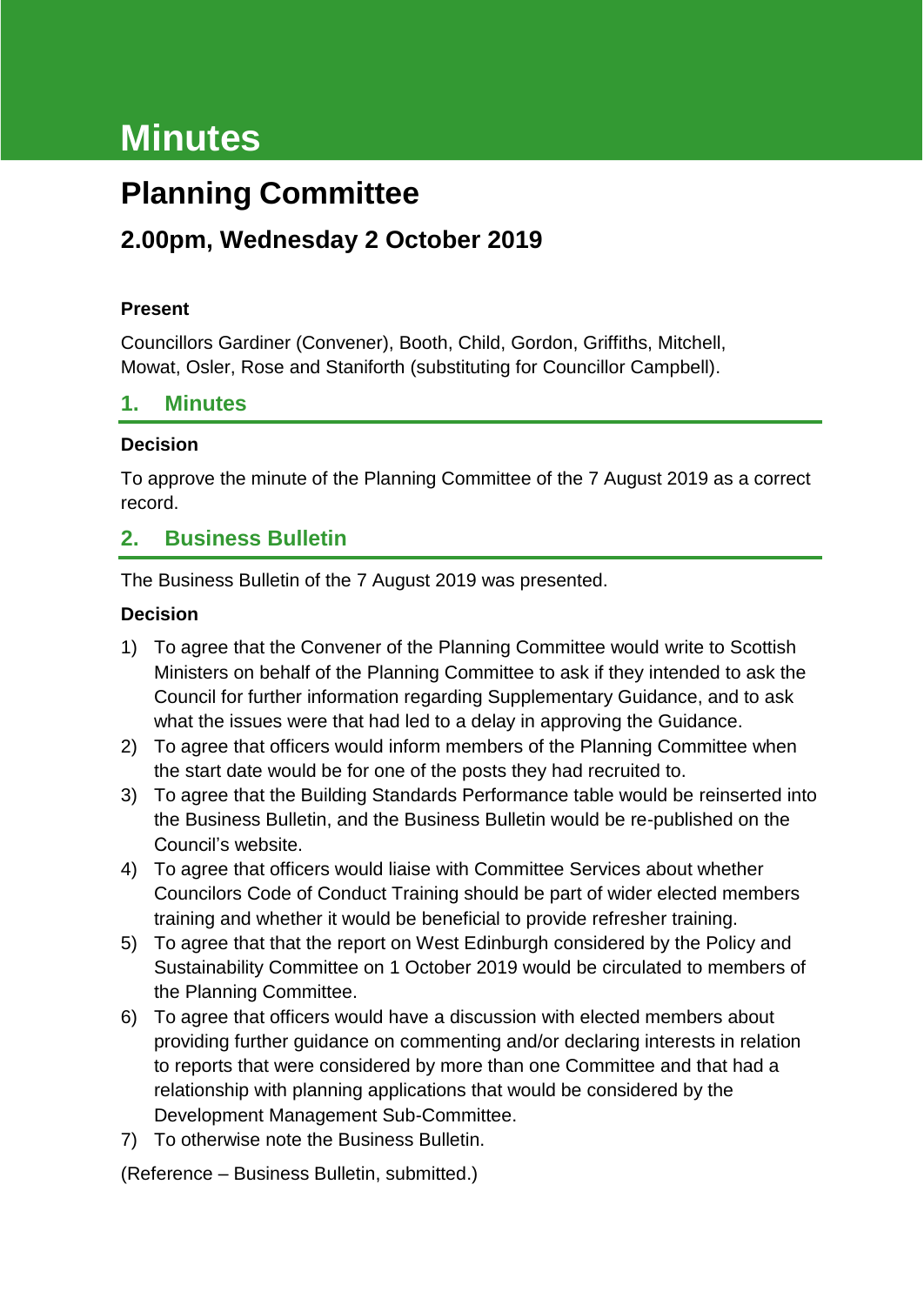## **3. Regional Planning in South East Scotland – referral report from the SESplan Joint Committee**

Details were provided of the SESplan Joint Committee on revised Edinburgh and South East Scotland City Region Deal (ESESCRD) arrangements for the provision of a Regional Growth Framework (RGF) and the role of spatial planning and the decision taken by the SESplan Joint Committee on the 3 September 2019.

## **Decision**

- 1) To note the proposals for the Regional Growth Framework (RGF) to form part of the Edinburgh and South East City Region Deal arrangements and that included coordination between RGF, spatial planning and any Regional Spatial Strategy (RSS) that the City of Edinburgh Council might be part of under emerging provisions of the Planning (Scotland) Act 2019.
- 2) To note that the existing South East Scotland Strategic Planning Authority (SESplan) could provide for this coordinating function in the interim until an agreed RSS governance was extant, as approved by the SESplan Joint Committee.
- 3) To agree the SESplan recommendation in respect of City Region Deal and spatial planning.
- 4) To agree that the Convener of the Planning Committee would write to the Convener of the SESplan Joint Committee to affirm that a Draft Regional Spatial Concept should precede the associated workstreams which through an iterative process would contribute to the Regional Spatial Strategy.

(Reference – report by the Executive Director of Place, submitted.)

## **4. Housing Land Audit Completions Programme 2019**

An update was provided on the supply of housing land and the delivery of new homes based upon the findings of the 2019 Housing Land Audit and Completions Programme (HLACP) and assessed the adequacy of the land supply against the housing land requirement that was set by the Strategic Development Plan (SDP).

#### **Decision**

- 1) To note the findings of the report and Appendix 1, 'The Housing Land Audit and Completions Programme 2019'.
- 2) To refer the report to the SESplan Project Board for information.
- 3) To refer the report to the Scottish Government to assist in the ongoing development of planning practice in relation to housing delivery and measuring the availability of the land.
- 4) To refer the report to the Housing, Homelessness and Fair Work Committee for information.

(References – Planning Committee, 7 August 2019 (item 7); report by the Executive Director of Place, submitted.)